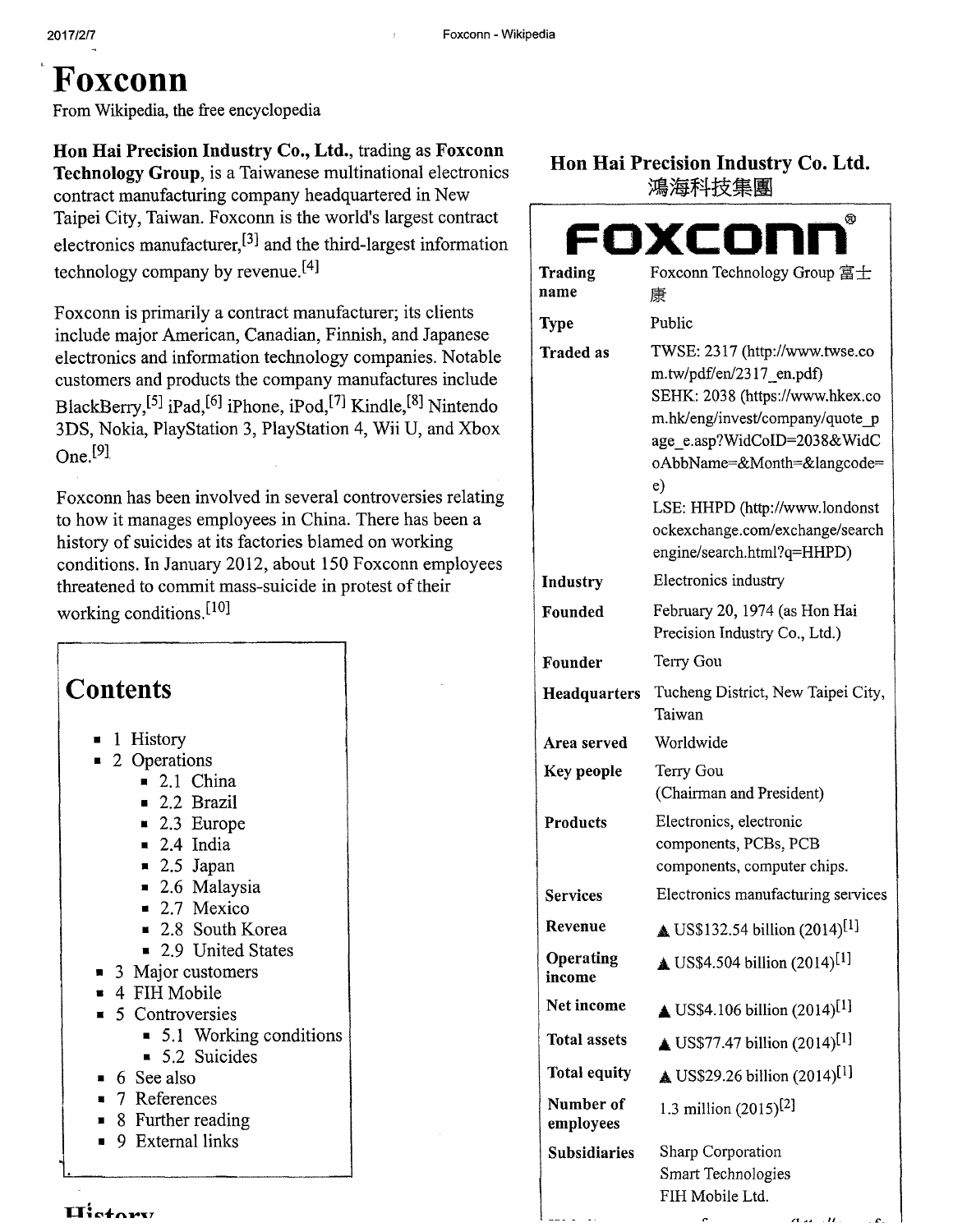#### Hon Hai Precision Industry Co., Ltd. was founded in 1974 by Terry Gou as a manufacturer of electrical components (notably electrical connectors for computer components. $[7]$ which found use in the Atari  $2600$ .<sup>[11]</sup> Foxconn was originally a trade name of Hon Hai, and a subsidiary later received the name. [7] Hon Hai's first manufacturing plant in mainland China opened in Longhua Town, Shenzhen, in 1988.[71

In 2001, Intel switched its manufacture of Intel-branded motherboards from Asus to Foxconn.[121

In November 2007, Foxconn announced plans to build a new US\$500 million plant in Huizhou, Southern China.{131

In January 2012, Foxconn named Tien Chong (Terry) Cheng chief executive;  $[14]$  he soon resigned, citing health problems.[151

In March 2012, Foxconn agreed to acquire a 10 percent stake in the Japanese electronics company Sharp Corporation, for US\$806 million, and to purchase up to 50 percent of the LCDs produced at Sharp's plant in Sakai, Japan.<sup>[16]</sup>

In September 2012, Foxconn announced plans to invest US\$494 million in the construction of five new factories in Itu, Brazil, creating  $10,000$  jobs.<sup>[17]</sup>

In 2014, the company purchased Asia Pacific Telecom as well as winning at auction some spectrum licenses allowing it to operate 4G telecommunications equipment in Taiwan. [181

On February 25, 2016, Sharp accepted the  $\frac{1}{200}$  billion (US\$6.24) billion) takeover bid from Foxconn that acquires over 66 percent of Sharp's voting stock.[191 However, hours later the deal was put on hold after "contingent liabilities.., worth perhaps billions of dollars.. .came to

light."<sup>[20]</sup> A joint press statement released on 30 March 2016 finalised the deal but at a price significantly lower than a month earlier.<sup>[21]</sup>

In 2016, Foxconn, together with Tencent and luxury-car dealer Harmony New Energy Auto founded Future Mobility, a car startup that aims to sell all-electric fully autonomous premium cars in 2020.<sup>[22]</sup>

## **Operations**

Foxconn has factories in Asia, Brazil, Europe, and Mexico that, as of 2012, together comprise approximately 40 percent of all consumer electronics products sold. [231

#### **China**

 $\sim$  10 footories in nine Chinese cities—more than in any other country [24]

| Traditional Chinese 鴻海精密工業股份有限公               |  |
|-----------------------------------------------|--|
| 司                                             |  |
| Simplified Chinese 鸿海精密工业股份有限公<br>司           |  |
| Literal meaning<br>Hon Hai Precision Industry |  |
| Co., Ltd.                                     |  |
| <b>Transcriptions</b>                         |  |
| <b>Standard Mandarin</b>                      |  |
| Hanyu<br>Hónghǎi Jīngmì Gōngyè Gǔfèn          |  |
| Pinyin<br>Yŏuxiàngōngsī                       |  |
| Trading name                                  |  |
| Traditional Chinese 富士康科技集團                   |  |
| Simplified Chinese 富士康科技集团                    |  |
| Literal meaning Foxconn Technology Group      |  |
| <b>Transcriptions</b>                         |  |
| <b>Standard Mandarin</b>                      |  |

Hanyu Pinyin Fùshìkāng Kējì Jítuán

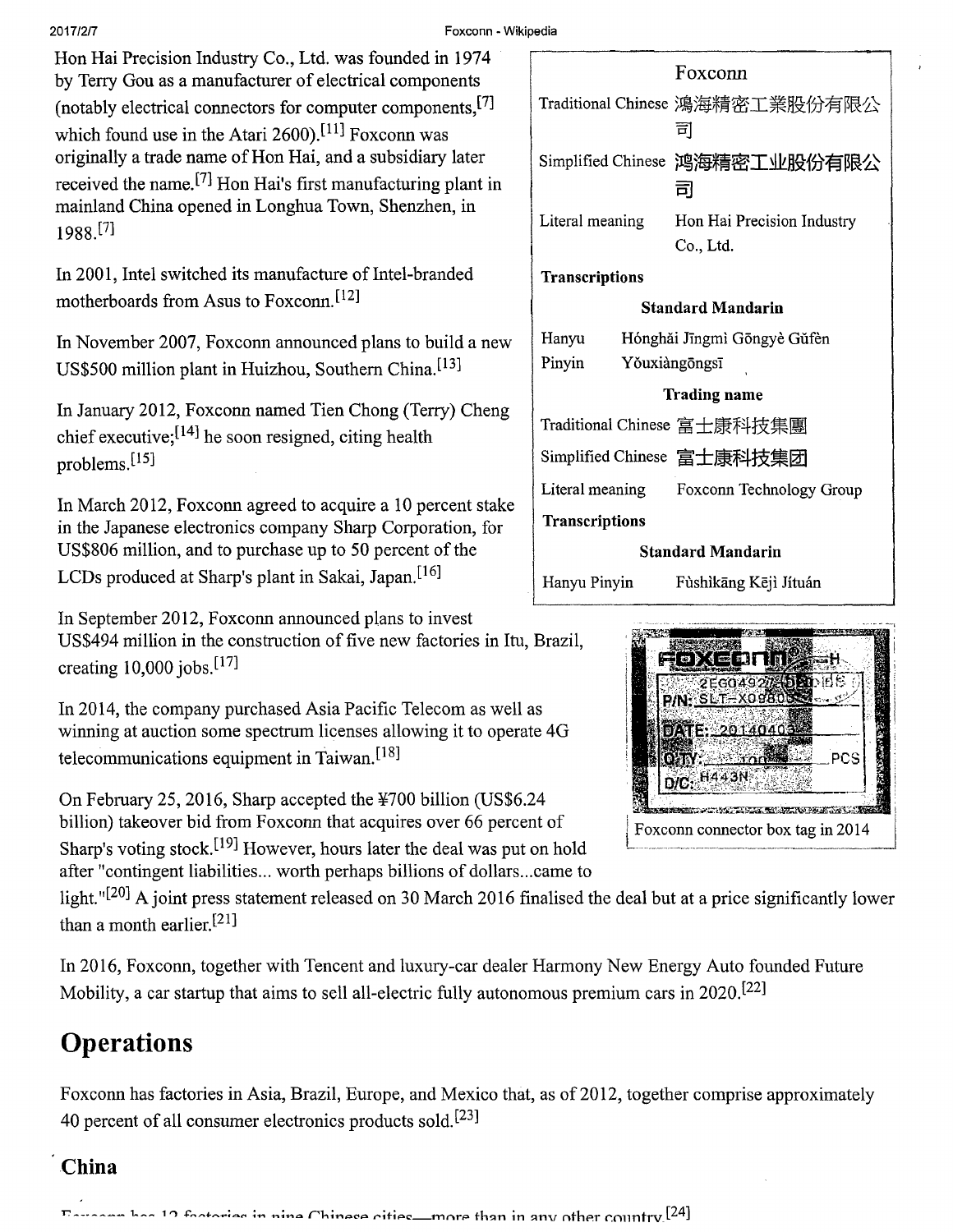

#### APPLE  $\setminus$  us a world  $\setminus$  tech  $\setminus$



The plans have been under discussion since 2014, and could deliver tens of thousands of newjobs

by James Vincent | @jjvincent | Jan 23, 2017, 4:31am EST



Chinese manufacturing giant Foxconn is considering investing \$7 billion to build a new factory in the US assembling flat panel screens. Reports from The Wall Street Journal and the Nikkei Asian Review say Foxconn chairman Terry Gou discussed the plans at a company event this weekend, speculating that the factory could create 30,000 to 50,000 new jobs. Foxconn has been considering building such a facility in the US since 2014, and Gou said if the company were to make the move now, it would need substantial incentives from the government in the form of access to cheap land and power.

### *"APPLE IS WILLING TO INVEST IN THE FACILITY TOGETHER."*

The new factory might be a joint investment with Apple. "Apple is willing to invest in the facility together because they need the Inanelsl as well " said Gou according to the